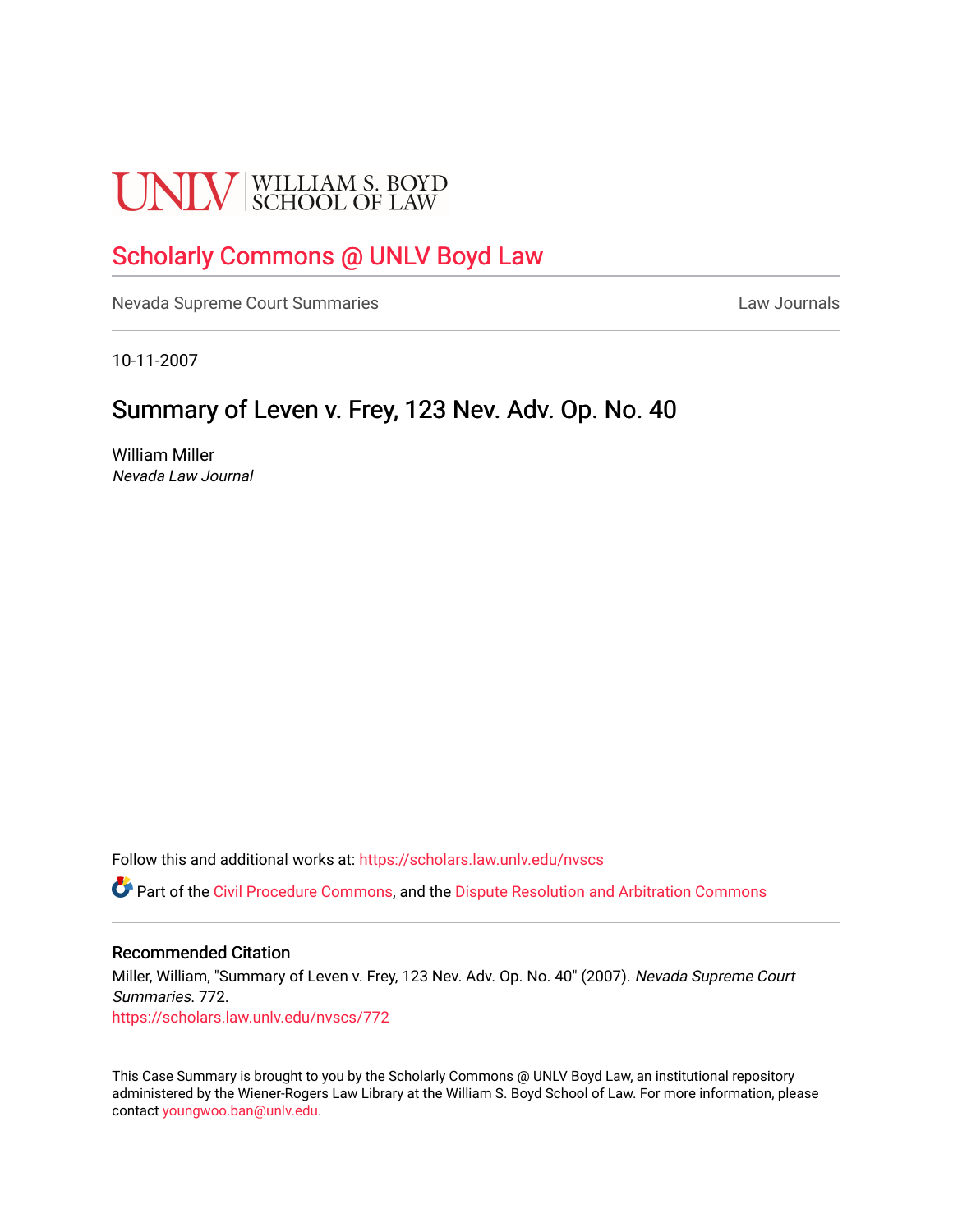*Leven v. Frey***, 123 Nev. Adv. Op. No. 40 (Oct. 11, 2007)[1](#page-1-0)**

### **CIVIL PROCEDURE – JUDGMENT RENEWAL**

#### **Summary**

This appeal clarifies the procedure and standard for judgment renewal, under NRS 17.214. The Nevada Supreme Court held that an individual must show timely filing of an affidavit, timely recording of the affidavit (if the judgment to be renewed was recorded), and timely service of the affidavit. Furthermore, the statutory language requires strict compliance.

#### **Disposition/Outcome**

The Court reversed the district court's order denying appellant's motion to declare void the expired judgment, and remanded the matter to the district court to grant the appellant's motion.

#### **Factual and Procedural History**

 After appellant, Robert Leven (hereinafter "Leven"), sued his condominium owner's association and others, the district court entered a judgment against Leven. The judgment was filed, on October 25, 1996, and recorded, on October 28, 1996, awarding attorney fees and costs to respondents, Cy Yehros and Herbert Frey (collectively "Frey").

Because the judgment was due to expire, on October [2](#page-1-1)5, 2002, $^2$  Frey filed his affidavit of renewal, on October 18, 2002. However, Frey served and recorded the affidavit well beyond the three-day statutory requirement.<sup>[3](#page-1-2)</sup>

 $\overline{a}$ 

<span id="page-1-0"></span><sup>&</sup>lt;sup>1</sup> By William Miller

<span id="page-1-1"></span><sup>&</sup>lt;sup>2</sup> NEV. REV. STAT. § 11.190(1)(a) (2005) (providing that an action upon a judgment or renewal must be brought within six years).

<span id="page-1-2"></span><sup>3</sup> NEV. REV. STAT. § 17.214 (2005) provides:

<sup>1.</sup> A judgment creditor or his successor in interest may renew a judgment which has not been paid by:

<sup>(</sup>a) Filing an affidavit with the clerk of the court where the judgment is entered and docketed, within 90 days before the date the judgment expires by limitation… (b) If the judgment is recorded, recording the affidavit of renewal in the office of the county recorder in which the original judgment is filed within 3 days after the affidavit of renewal is filed pursuant to paragraph (a).

<sup>2.</sup> The filing of the affidavit renews the judgment to the extent of the amount shown due in the affidavit.

<sup>3.</sup> The judgment creditor or his successor in interest shall notify the judgment debtor of the renewal of the judgment by sending a copy of the affidavit of renewal by certified mail, return receipt requested, to him at his last known address within 3 days after filing the affidavit.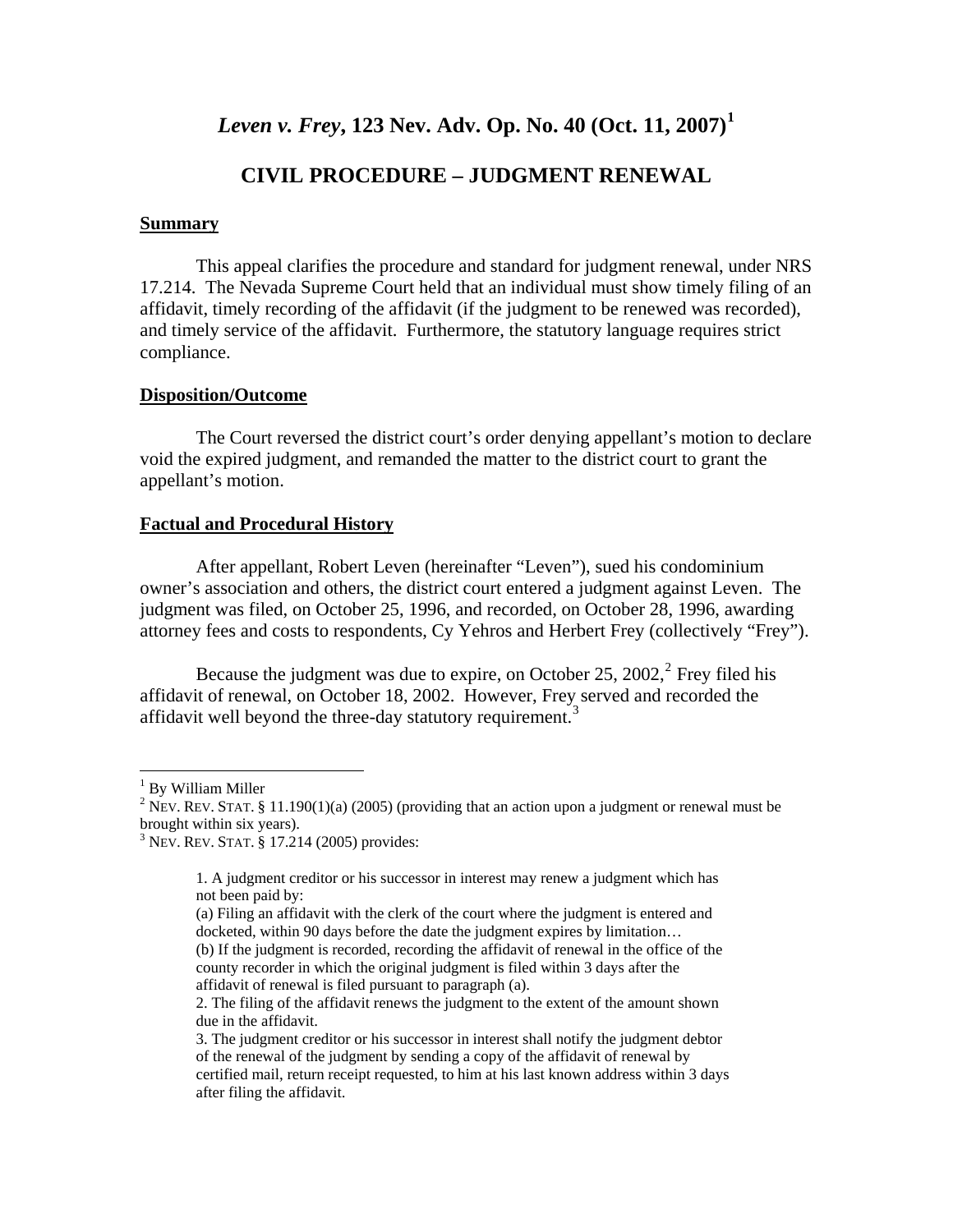The district court rejected Leven's argument that Frey failed to strictly comply with NRS 17.214, and declined to declare the expired judgment void. Frey argued that the delay was caused by his secretary's vacation, constituting excusable neglect, and that he had substantially complied with the statue. The district court concluded that the delay in recordation and service did not result in any prejudice to Leven, and ruled that Frey had successfully renewed the judgment. Leven has appealed the ruling.

#### **Discussion**

#### **I. Requirements for Judgment removal under NRS 17.214**

 The Court found all three requirements of NRS 17.214, concerning filing, recording, and serving the affidavit, clear and unambiguous.<sup>[4](#page-2-0)</sup> First, under NRS  $17.214(1)(a)$ , the affidavit of renewal must be filed with the court clerk within ninety days before the judgment expires. Second, under NRS 17.214(1)(b), if the judgment to be renewed is recorded, the affidavit of renewal must be recorded in the county recorder's officer within three days after the affidavit of renewal is filed. Third, NRS 17.214(3) requires that the affidavit of renewal be served on the judgment debtor within three days of filing, giving notice to the debtor.<sup>[5](#page-2-1)</sup>

 In contrast, the Court did not consider NRS 17.214(2)'s language plain and unambiguous on its face, to wit, "The filing of the affidavit renews the judgment to the extent of the amount shown due in the affidavit."<sup>[6](#page-2-2)</sup> One interpretation of this language is that the affidavit's filing alone renews the judgment. Another reasonable interpretation is the filing of the affidavit establishes only the judgment amount a creditor can collect from a debtor after the judgment is renewed. Because of these multiple interpretations, the Court was required to examine the legislative history and rules of statutory interpretation to understand its true meaning.<sup>[7](#page-2-3)</sup>

#### **II. Legislative History and Statutory Construction**

 The Court found both the statute's legislative history and statutory construction supported a finding that the affidavit's filing alone does not renew a previously recorded judgment, and found recordation necessary as well. NRS 17.214 was enacted in 1985 and amended in 1995. $8$  The 1995 amendment added the recording requirement. The legislative history of NRS 17.214(2) indicates that the statute was intended to establish a method for judgment renewal, allowing judgment creditors to collect payments after the original judgment had already expired. Even though the language of NRS 17.214(2) was not changed at the time of the amendment, the amendment adding the recording requirement illustrates that the affidavit's filing does not alone renew a previously recorded judgment.

 $\overline{a}$ 

<span id="page-2-0"></span><sup>&</sup>lt;sup>4</sup> Int'l Game Tech. v. Second Jud. Dist. Ct. of Nev., 122 Nev. 132, 152 (Nev. 2006) (a court will apply a statute's plain language when its meaning is clear).

 $<sup>5</sup>$  See Browning v. Dixon, 114 Nev. 213, 217 (1998) (noting that notice is required by due process).</sup>

<span id="page-2-2"></span><span id="page-2-1"></span> $6$  Nev. Rev. STAT. § 17.214(2) (2005).

<span id="page-2-3"></span><sup>&</sup>lt;sup>7</sup> See Potter v. Potter, 121 Nev. 613, 616 (Nev. 2005).

<span id="page-2-4"></span> <sup>1985</sup> Nev. Stat., ch. 223, § 2, at 699; 1995 Nev. Stat., ch. 475, § 21, at 1525.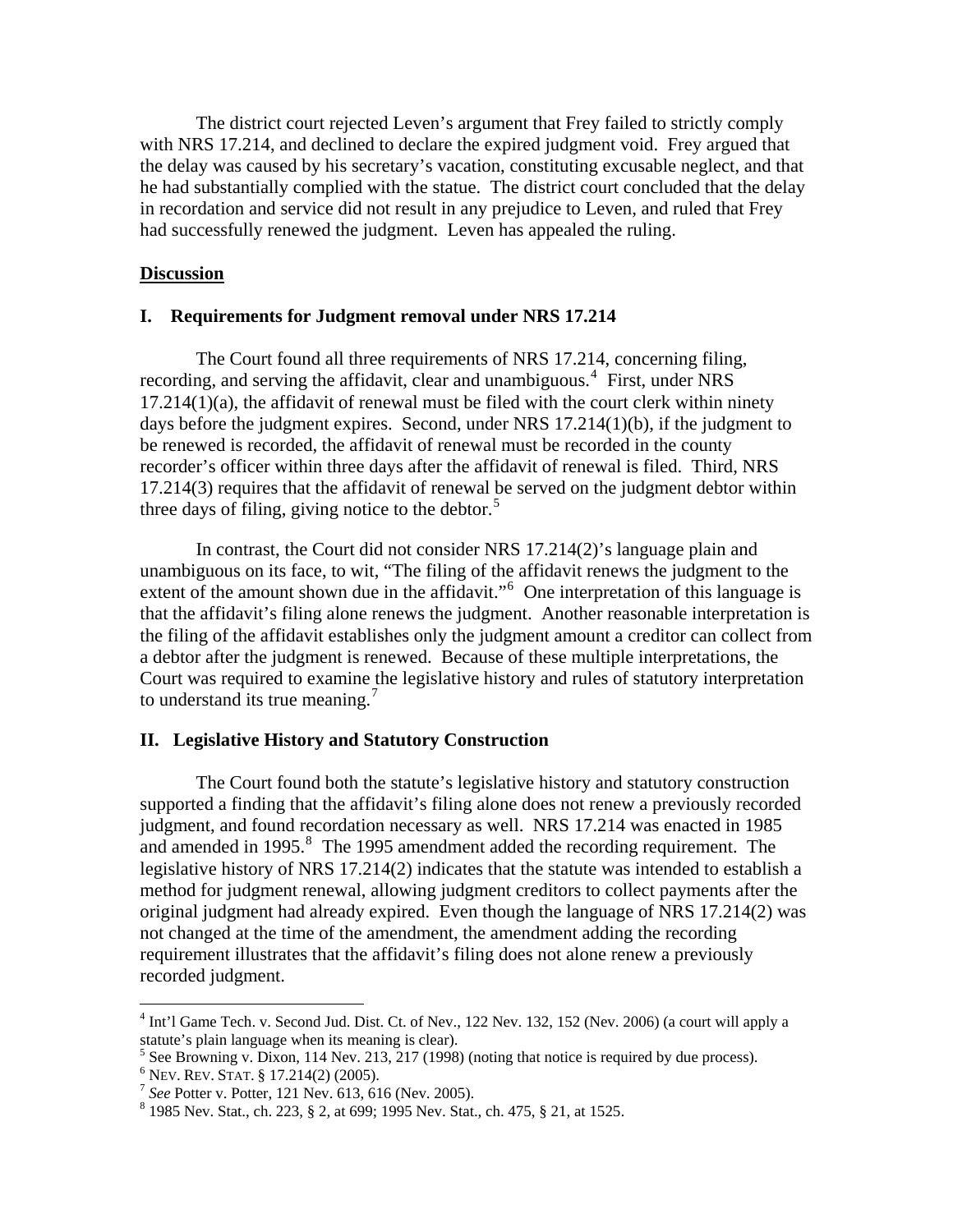Further, in evaluating the statute's construction, the Court considered the multiple legislative provisions as a whole,  $9$  and declined to interpret the statute in a manner that would produce absurd or unreasonable results.<sup>[10](#page-3-1)</sup> The Court reasoned that interpreting the statute's language to allow an affidavit's filing alone sufficient to renew a judgment would frustrate the legislative intent behind the 1995 amendment, and would render the statute's recordation and service requirements meaningless. Therefore, the Court found recordation necessary to renew a judgment, in addition to the affidavit's filing.

#### **III. Strict versus Substantial Compliance**

 The parties presented opposing views on the standard of compliance under NRS 17.214. Leven argued that all the statute's provisions must be strictly complied with. Whereas, Frey contended that he substantially complied with the statute, and that substantial compliance is sufficient for judgment renewal, if the creditor demonstrates that the delayed recording and service amount to excusable neglect and cause no prejudice to the debtor.

 To determine whether strict or substantial compliance is required, the Court examined the statute's provision, in addition to policy and equity considerations.<sup>[11](#page-3-2)</sup> The Court observed that NRS 17.214 included no safety valve provision or built-in grace period, rendering a "substantial compliance" analysis inappropriate. Moreover, the Court reasoned that statutes which allow for a "reasonable time" are subject to interpretation for substantial compliance, while statutes which set time limits are generally not.<sup>[12](#page-3-3)</sup> Additionally, the Court considered this interpretation as consistent with the general notion that "time and manner" statutory provisions are strictly construed, while "form and content" requirements may be sufficient if substantial compliance is shown.<sup>[13](#page-3-4)</sup>

 The Court declared that the three-day requirement accomplishes the recording requisite's main purpose of acquiring reliability of title searches for creditors and debtors,[14](#page-3-5) in a reasonable manner. Since the Legislature did not provide deviations from this requirement, the Court reasoned a judgment creditor should strictly comply with the three-day requirement of the statute. Furthermore, the service of the renewal affidavit provides the debtor's due process rights. Therefore, the Court held that a judgment creditor must strictly comply with the three-day statutory requirement of NRS 17.214(3).

 9 Int'l Game Tech., 122 Nev. 132, 152 (Nev. 2006).

<span id="page-3-1"></span><span id="page-3-0"></span><sup>&</sup>lt;sup>10</sup> Harris Assocs. v. Clark County Sch. Dist., 119 Nev. 638, 642, (Nev. 2003).<br><sup>11</sup> See 3 Norman J. Singer, *Statutes and Statutory Construction* § 57:19, at 58 (6th ed. 2001).

<span id="page-3-3"></span><span id="page-3-2"></span><sup>&</sup>lt;sup>12</sup> See Azevedo v. Minister, 86 Nev. 576, 583-84 (Nev. 1970); Carrell v. Justice's Court of Reno Twp., 99 Nev. 402, 403-04 (Nev. 1983).

<span id="page-3-4"></span><sup>&</sup>lt;sup>13</sup> See Daugherty v. Dearborn County, 827 N.E.2d 34, 36 (Ind. Ct. App. 2005); Schooler v. Iowa Dep't. of Transp., 576 N.W.2d 604, 607-08 (Iowa 1998); Kirkpatrick v. City of Glendale, 99 S.W.3d 57, 60 (Mo. Ct. App. 2003); Regency Invs. v. Inlander Ltd., 855 A.2d 75, 79 (Pa. Super. Ct. 2004); Am. Standard Homes Corp. v. Reinecke, 425 S.E.2d 515, 518 (Va. 1993); Marsh-McLennan Bldg., Inc. v. Clapp, 980 P.2d 311, 313 n.1 (Wash. Ct. App. 1999).

<span id="page-3-5"></span><sup>14</sup> *See* NEV. REV. STAT. § 17.150(2) (2005).